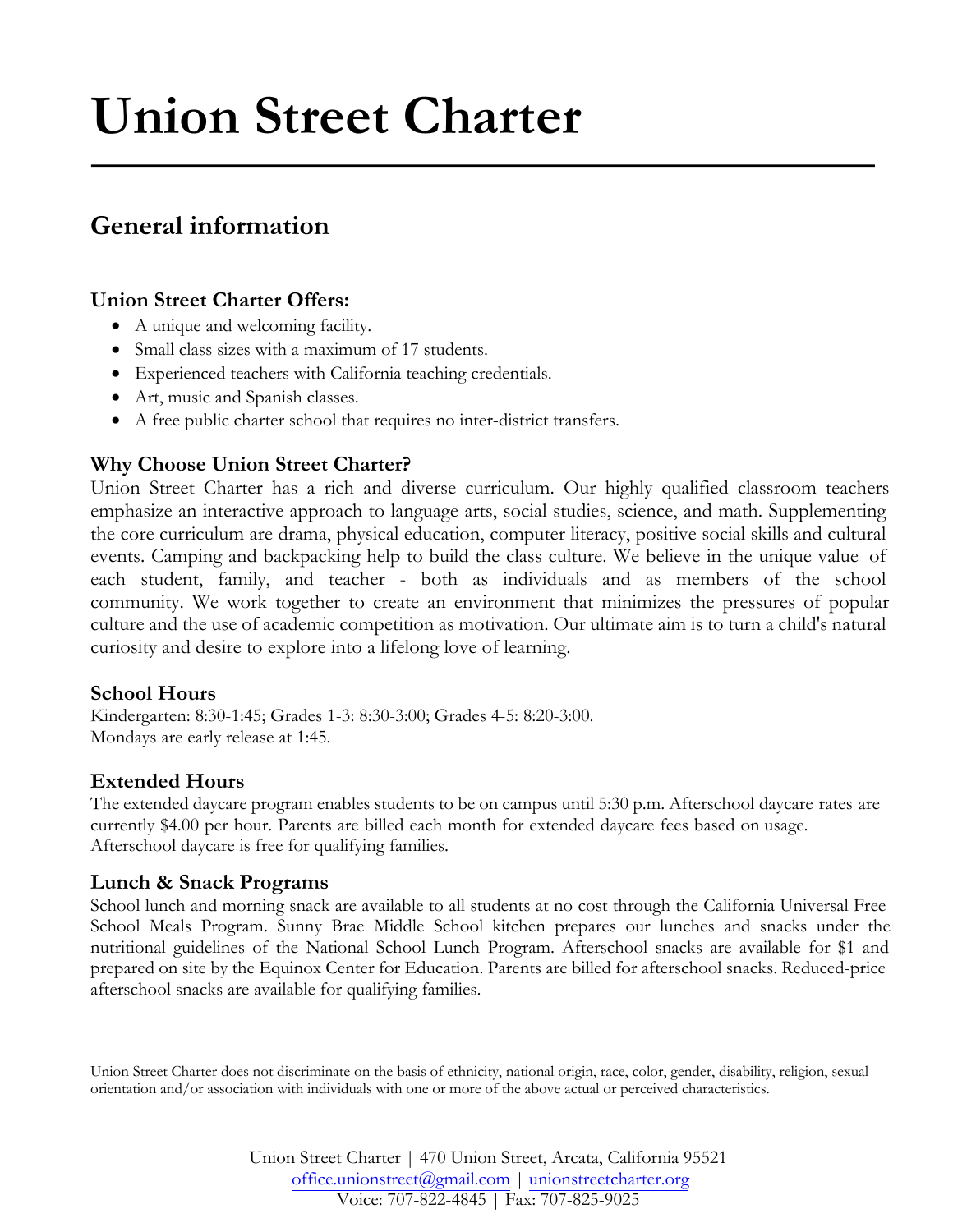# **Union Street Charter**

# **Parent & Student Responsibilities**

You will be asked to sign this if your child is given a space in Union Street Charter. The vision of Union Street Charter is to offer an effective and supportive learning experience created by high quality curriculum, access to staff, regular reports and collaboration of students, parents, and teachers. Families of Union Street Charter students agree to contribute to the vision by becoming involved in the following ways.

PARENT RESPONSIBILITES – In order for your child to be a Union Street Charter student, for continuing enrollment during the school year, and for re-enrollment in following years, we expect parents to agree to do the following:

- 1) Bring your student to school regularly and on time.
- 2) Participate in scheduled parent/teacher conferences and any special student intervention meetings requested by child's teacher.
- 3) Follow through with all plans made during conferences and special meetings.
- 4) Support the homework policies of the school.
- 5) Support your child in following the school's student conduct policies (see side 2).
- 6) Read the weekly classroom and school news.
- 7) Follow the rules and procedures described in the Parent Handbook.
- 8) Allow your student to take state tests.
- 9) Interact with staff in a calm and courteous manner.
- 10) Follow all COVID safety protocols & report positive cases.

#### PROGRAMS TO ENCOURAGE PARENT INVOLVEMENT

- 1) Contribute talents and skills as a volunteer for classroom activities, field trips, camping trips, family social events, building projects, and/or donations to the ECE and school fundraising.
- 2) Participate in monthly Board of Directors meetings as a member, or visitor.
- 3) Attend school family events and celebrations.
- 4) Attend parent education programs presented at the school.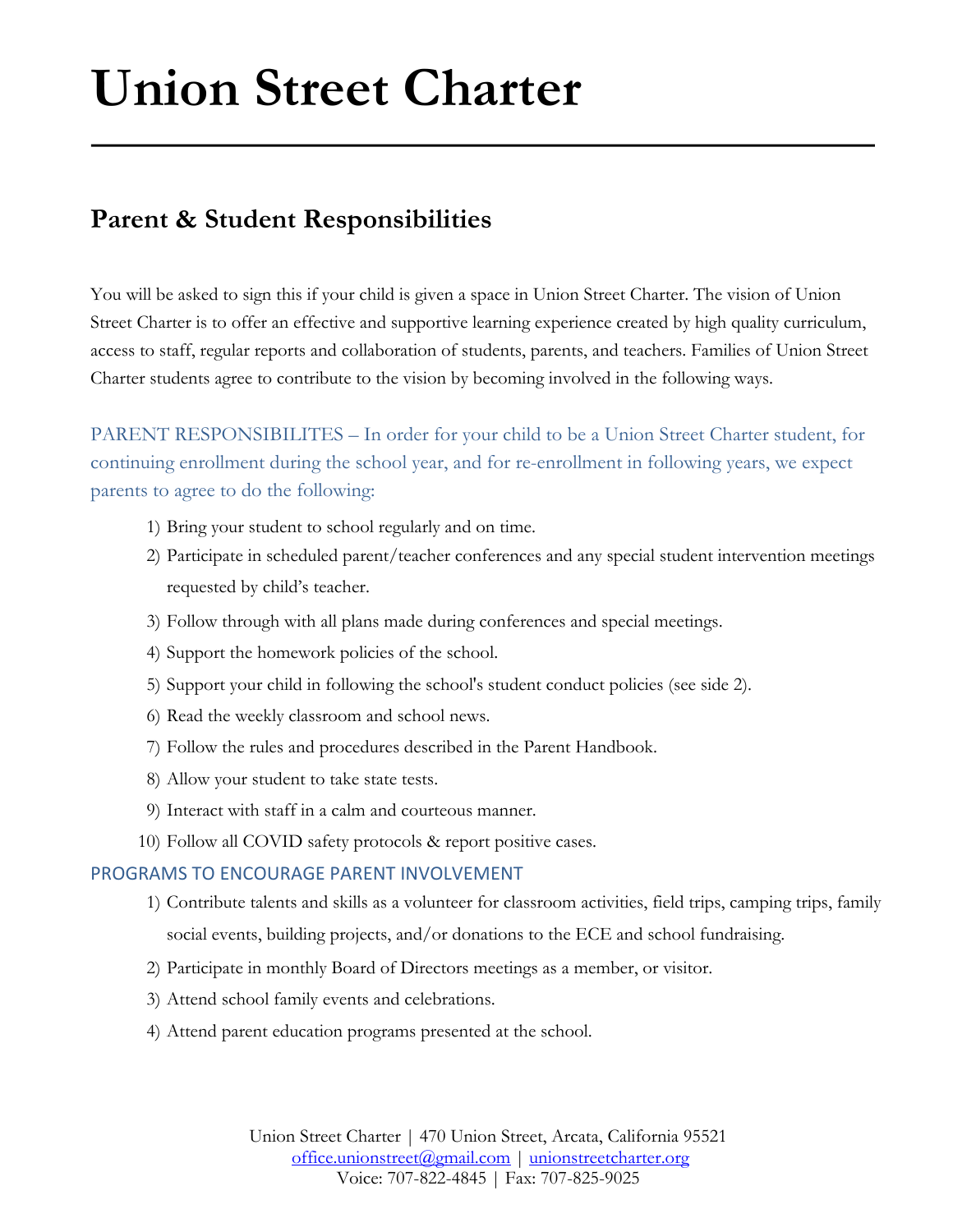## **Student Conduct and Suspension Policy**

The following behavior guidelines are intended to create an environment that is emotionally safe and academically supportive. Behavior guidelines are for the classroom, playground, field trips, and school events. Behavior guidelines apply to all programs on the campus including extended daycare. Teachers and other staff will give instruction, guidance, direction and counsel students regarding appropriate and safe behavior.

#### **Students attending Union Street Charter have several basic responsibilities:**

- 1. To accept staff guidance, direction, and authority.
- 2. To demonstrate cooperative, appropriate, respectful behavior toward other people.
- 3. To be willing to attempt and finish assigned work.
- 4. To demonstrate the growing ability to work independently and take responsibility for one's own actions.

#### **Union Street Charter Playground Rules:**

- 1. Use swings, slides and other playground equipment the way its meant to be used
- 2. Play chase games on the lower playground
- 3. No pushing, pulling or hanging on others while they climb
- 4. Welcome others into your game; be inclusive
- 5. Put away playground equipment when done
- 6. No pretend weapons or fighting at anytime

Any adult on yard duty may deem any activity unsafe or inappropriate regardless of prior approval.

#### **The following behavior may result in intervention/suspension/expulsion:**

- 1. Destruction/theft of school property or the belongings of other people.
- 2. Emotional, physical or verbal abuse of other people: students, staff, or parent. *Bullying or verbal abuse includes: put-downs, teasing, name calling, language or behaviors that excludes, hurts or belittles other people. This includes cyber-bullying in, or out, of school.*
- 3. See Ed code section 48900 for additional reasons for suspension or expulsion.

### **Intervention/Suspension/Expulsion Process:**

- 1. Students will receive a consequence. Teacher, parent and principal meet to seek positive solutions and an action plan to address the problem and clearly delineate needed changes, including a time frame.
- 2. Suspension will result from violations of ed code section 48900.
	- a. Teacher/principal meet with the student and inform them of the reason for suspension and prior means of correction (such as 2<sup>nd</sup> step lessons, meeting with parents, counseling, etc.). If the pupil denies the charges, an explanation of the evidence that supports the charges and an opportunity for the pupil to present the pupil's side of the story.
	- b. Families may meet with the teacher/principal to review the incident.
- 3. Student repeats behavior: the consequence is suspension of one to three days. Parent and child will be informed if expulsion is a possible consequence for behavior.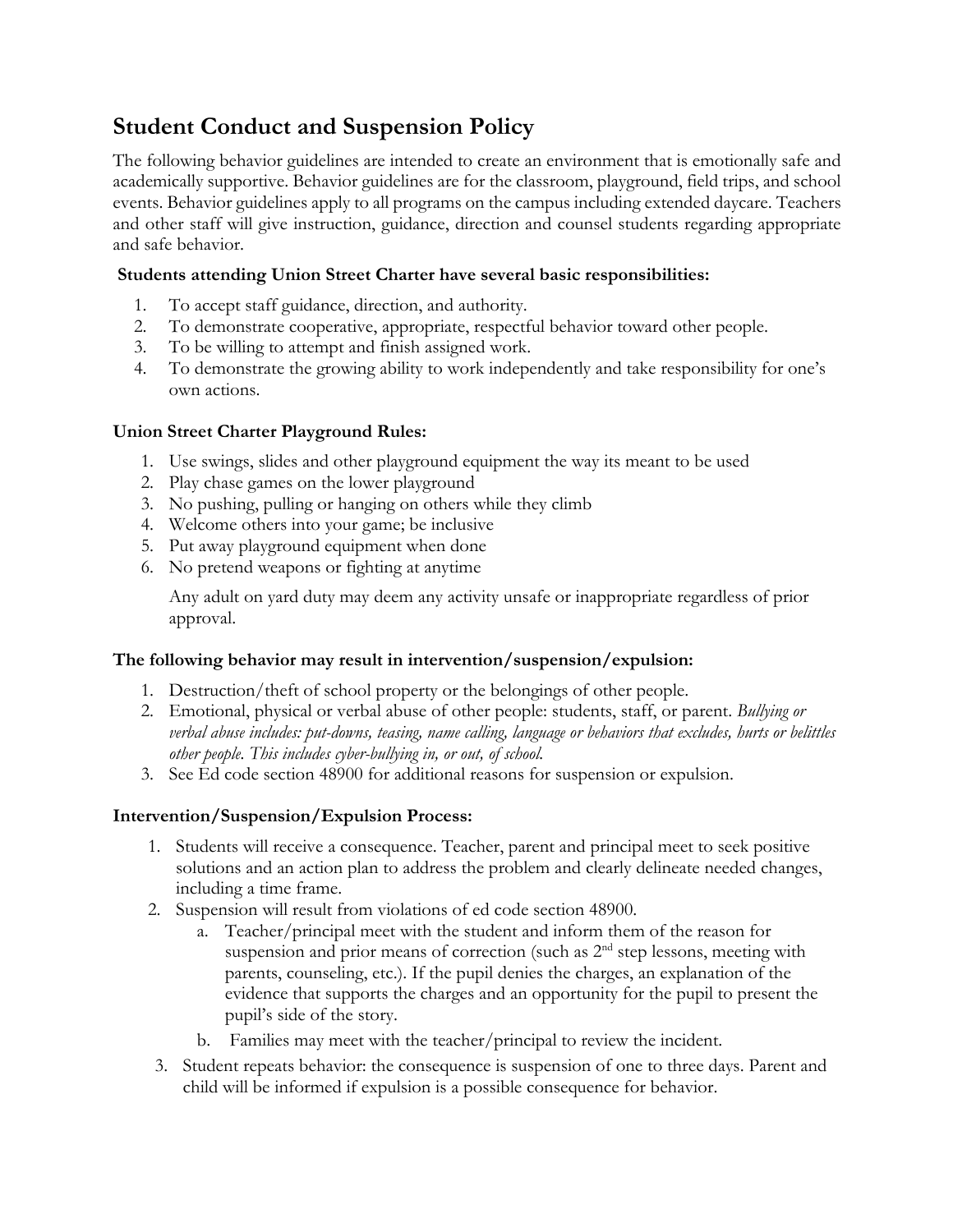Student is recommended for expulsion as a result due of a serious violation of ed.code. section 48900. Expulsion means involuntary disenrollment from the charter school.

For suspensions of 10 days or more and all other expulsions for disciplinary reasons, USC will:

- Provide timely, written notice of the charges against the pupil and an explanation of the pupil's basic rights.
- Provide a hearing adjudicated by a neutral officer within a reasonable number of days at which the pupil has a fair opportunity to present testimony, evidence, and witnesses and confront and cross-examine adverse witnesses, and at which the pupil has the right to bring legal counsel or an advocate.
- Ensure that no pupil shall be involuntarily removed by the charter school for any reason unless the parent or guardian of the pupil has been provided written notice of intent to remove the pupil no less than five schooldays before the effective date of the action. The written notice shall be in the native language of the pupil or the pupil's parent or guardian or, if the pupil is a foster child or youth or a homeless child or youth, the pupil's educational rights holder, and shall inform the pupil, the pupil's parent or guardian, or the pupil's educational rights holder of the right to initiate the procedures before the effective date of the action. If the pupil's parent, guardian, or educational rights holder initiates the procedures specified in clause (ii), the pupil shall remain enrolled and shall not be removed until the charter school issues a final decision. For purposes of this clause, "involuntarily removed" includes disenrolled, dismissed, transferred, or terminated, but does not include suspensions.